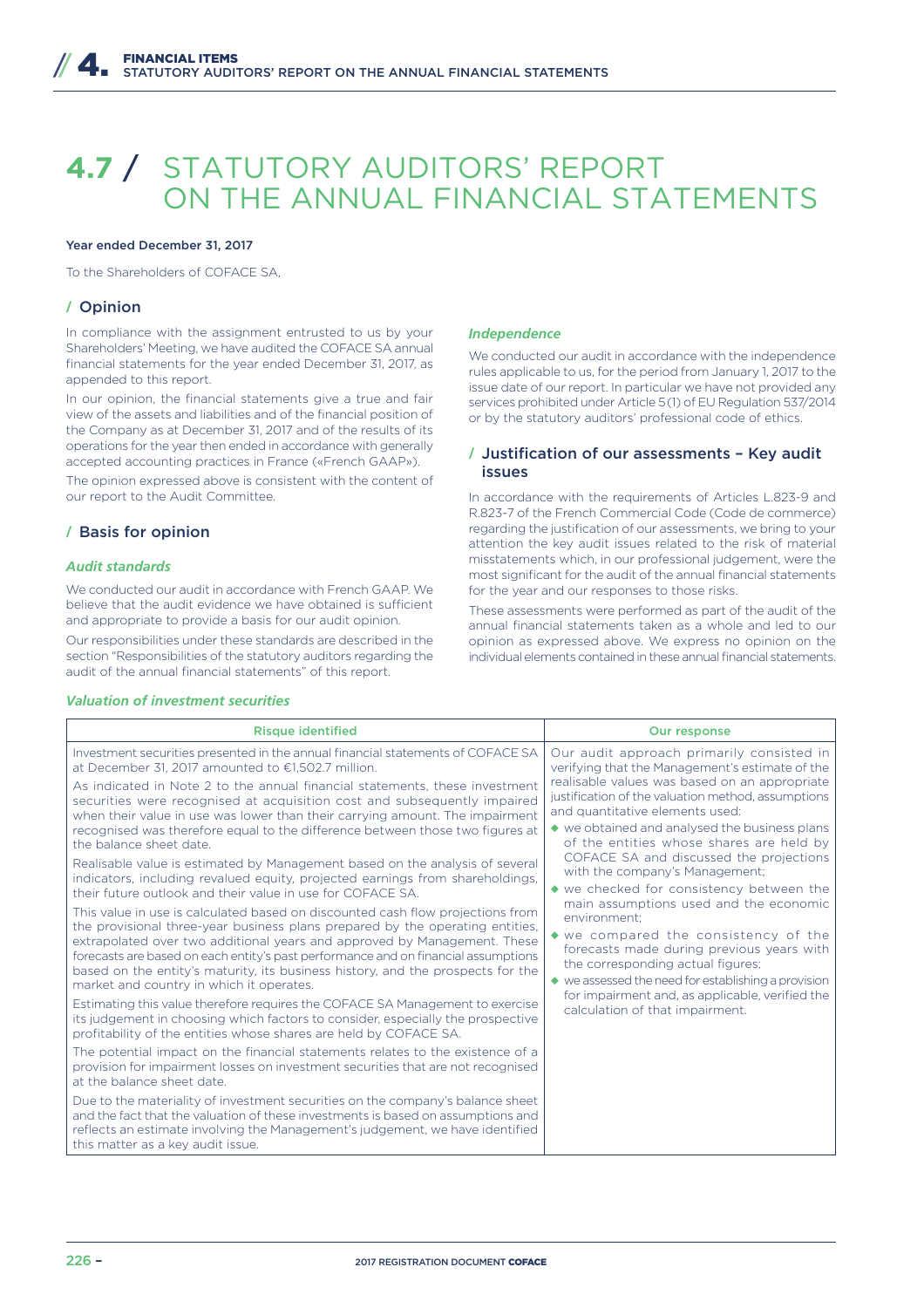# **/** Verification of the management report and other documents provided to shareholders

We have also performed, in accordance with professional standards applicable in France, the specific verifications required by French law.

## *Disclosures provided in the management report and in the other documents provided to shareholders on the financial position and annual financial statements*

We have no matters to report concerning the fair presentation and consistency with the annual financial statements of the information provided in the board of directors' management report or in the other documents provided to the shareholders with respect to the financial position and the annual financial statements.

#### *Report on corporate governance*

We confirm that the disclosures required under Articles 225-37-3 and L.225-37-4 of the French Commercial Code have been included in the Board of Directors' report.

For the amounts and disclosures provided pursuant to the provisions of Article L.225-37-3 of the French Commercial Code regarding the compensation and benefits paid to company officers and the commitments made to them, we have verified that these are consistent with the information contained in the financial statements or with the data used to prepare said financial statements and, as applicable, with the information obtained by your company from the companies that control it or are controlled by it. Based on the audit conducted, we hereby certify that the disclosures made are accurate and presented fairly.

For information relateing to items that your company considered likely to have an impact in the event of a public tender or exchange offer, provided pursuant to Article L.225-37-5 of the French Commercial Code, we have verified their consistency with the documents from which they originated and which were provided to us. Based on our audit, we have no matters to report concerning these disclosures.

#### *Other information*

As required by law, we have obtained assurance that disclosures about the identity of holders of shares or voting rights were provided to you in the management report.

# **/** Disclosures resulting from other legal and regulatory requirements

#### *Appointment of the statutory auditors*

We were appointed Statutory Auditors of COFACE SA by decision of the sole partner dated February 28, 2008 in the case of KPMG and by the general shareholders' meeting of May 3, 2007 in the case of Deloitte & Associés. The previous auditors were Deloitte & Associés or another entity of the Deloitte network, whose original appointment details could not be determined.

As at December 31, 2017, KPMG was in its 10th consecutive year as Statutory Auditors and Deloitte & Associés in its 11th year (at least). Four of those years are since the company's shares were admitted for trading on a regulated market.

# **/** Responsibilities of management and individuals

charged with corporate governance in respect of the annual financial statements

It is management's responsibility to prepare the annual financial statements giving a true and fair view in accordance with French GAAP and to implement the internal control procedures it deems necessary to ensure that the annual financial statements it has prepared are free of material misstatement, whether due to fraud or error.

In preparing the annual financial statements, management is responsible for assessing the Company's ability to continue as a going concern, for including information related to the going concern in these financial statements, where applicable, and applying going concern accounting policiy, unless the company is expected to be wound up or cease operating.

The audit committee is responsible for monitoring the financial reporting process and the effectiveness of the internal control and risk management systems and, where applicable, the internal audit, as these apply to the procedures for preparing and processing the accounting and financial information.

The annual financial statements have been approved by the Board of Directors.

# **/** Statutory auditors' responsibilities regarding the audit of the annual financial statements

#### *Audit objectives and approach*

It is our responsibility to prepare a report on the annual financial statements. Our objective is to obtain reasonable assurance that the annual financial statements taken as a whole are free of material misstatement. Reasonable assurance is a high level of assurance, but is not a guarantee that an audit conducted in accordance with generally accepted accounting practices will consistently identify any material misstatements. Misstatements may resutl from fraud or error and are considered material if, individually or in aggregate, they could reasonably be expected to influence the economic decisions that users of the financial statements make based thereon.

As specified in Article L.823-10-2 of the French Commercial Code, our role in certifying the financial statements does not consist in guaranteeing the viability or quality of your company's management.

As part of an audit conducted in accordance with auditing standards applicable in France, the statutory auditors exercise professional judgement throughout the audit. They also:

- ◆ identify and assess the risks of material misstatement of the annual financial statements, whether due to fraud or error, define and implement audit procedures to deal with those risks, and obtain audit evidence that is sufficient and appropriate to provide a basis for their opinion. The risk of not identifying a material misstatement resulting from fraud is higher than for one resulting from error, as fraud may involve collusion, forgery, intentional omissions, misrepresentations, or the circumvention of internal control;
- ◆ obtain an understanding of internal control relevant to the audit in order to define audit procedures that are appropriate in the circumstances, but not for the purposes of expressing an opinion on the effectiveness of the company's internal control;

4.